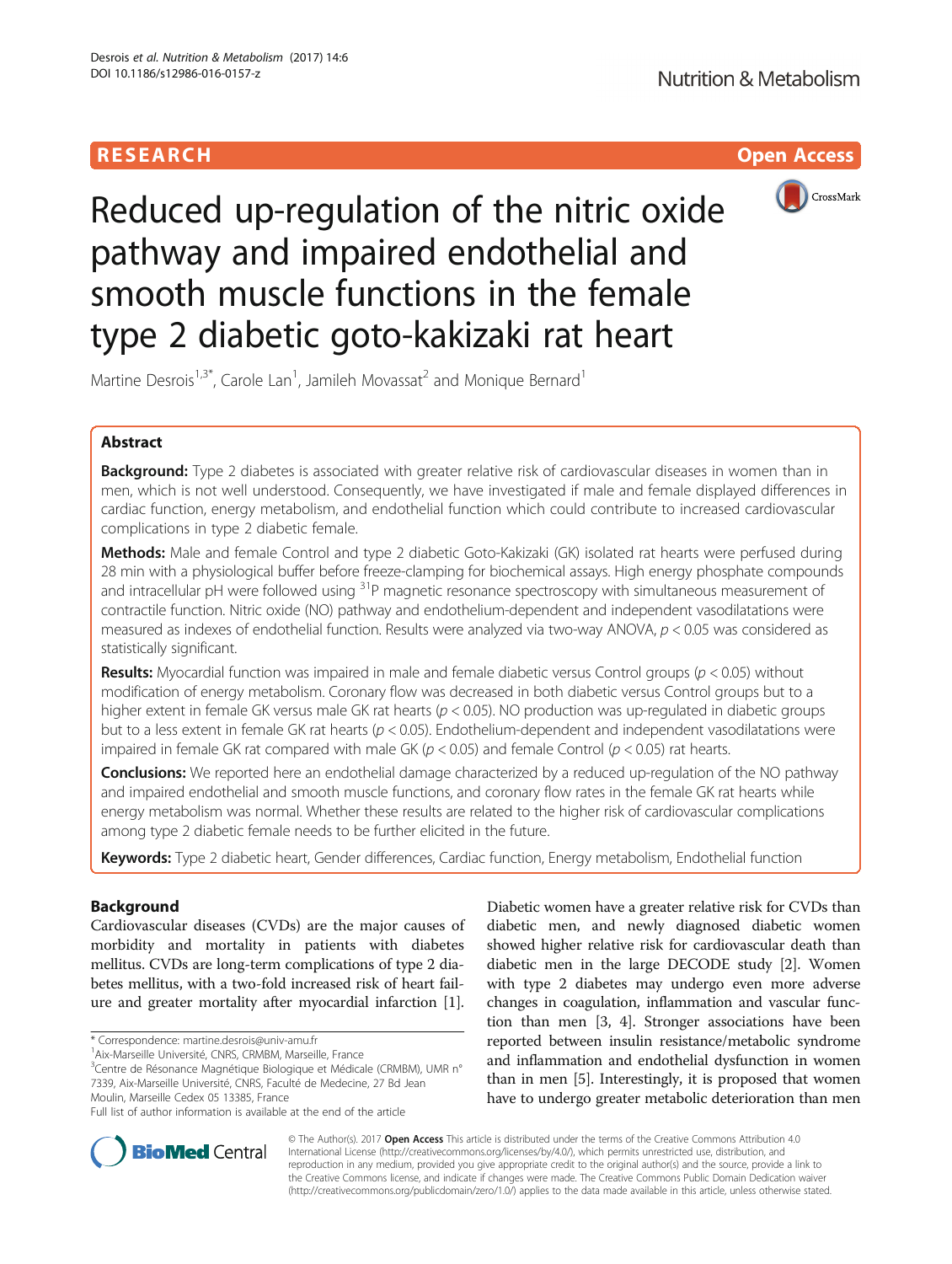to develop type 2 diabetes and as such many insulin resistance risk factors must change to a greater extent [[6](#page-9-0)]. However, few studies have explored the sex differences in the emerging risk factor profile in individuals with or without type 2 diabetes. Consequently, we have investigated if male and female without ischemic insult already displayed differences in cardiac function, energy metabolism, and endothelial function which could contribute to increased cardiovascular complications in type 2 diabetic female. This study was performed in male and female type 2 Goto-Kakizaki (GK) rats.

Six independent genetic loci are responsible for the defects in glucose and insulin metabolism in the Goto-Kakizaki (GK) rat, a highly inbred strain derived from outbred, glucose-intolerant Wistar rats that spontaneously develop type 2 diabetes within the first few weeks of age [[7\]](#page-9-0). The GK is one of the best-characterized animal models of spontaneous type 2 diabetes mellitus [\[8](#page-9-0)]. In this model, cardiac insulin resistance was associated with impaired insulin signaling pathway [\[9](#page-9-0)]. We have previously shown greater hypertrophy, lower insulinstimulated glucose uptake rates and increased ischemic injury in the female compared with the male GK rat hearts [[10\]](#page-9-0). In addition, modification of the NO pathway was involved in increased susceptibility of the type 2 diabetic GK rat heart to ischemic injury [[11](#page-9-0)]. Significantly, this model allows one to study the effect of diabetes on the heart without other complications such as obesity.

Here, the effect of gender on type 2 diabetic heart was assessed in male and female Control Wistar and GK isolated rat hearts perfused with a physiological buffer as described previously [[11\]](#page-9-0). High-energy phosphates and intracellular pH were measured during the experimental time course by  ${}^{31}P$  magnetic resonance spectroscopy with simultaneous measurement of contractile function. Energy compounds and oxidative stress in cardiac tissues were evaluated by High Performance Liquid Chromatography (HPLC). Myocardial tissue content of creatine kinase and lactate dehydrogenase were also used as markers of cellular damage. Total nitrate concentration as well as expression of endothelial nitric oxide synthase, AKT and Phospho-Akt were determined as markers of the NO pathway. Endotheliumdependent and independent vasodilatations were also measured in separate experiments in order to assess, respectively, endothelial and smooth muscle functions. A preliminary form of this study has been published as an abstract [[12\]](#page-9-0).

### Methods

#### Animals

Age-matched Control Wistar (male,  $n = 19$ ; female,  $n = 24$ ) and Goto-Kakizaki rats (GK/Par subline [\[8\]](#page-9-0)) (male,  $n = 22$ ; female,  $n = 23$ ) (7–8 mo, weight 265–512 g) were used in the experiments. Animals were fed ad libitum with a commercial pelleted chow (diet 113, SAFE, Augy, France).

#### Heart perfusion and experimental protocol

Rats were anaesthetized by intraperitoneal injection of 35 mg/kg pentobarbital sodium. After removal of the heart, blood samples were taken from the chest cavity and immediately centrifuged, and the supernatant was kept on ice for determination of plasma glucose and free fatty acids (FFAs). Hearts were cannulated and perfused in the Langendorff mode at constant pressure as described previously [\[11\]](#page-9-0). The end-diastolic pressure was set to 10 mmHg for all groups at the beginning of perfusion. Left ventricular developed pressure and heart rate were monitored as previously reported [[13\]](#page-9-0). The rate pressure product (RPP) (product of left ventricular developed pressure and heart rate) was used as an index of cardiac function [\[11](#page-9-0)]. Coronary flow was measured by time collection of the coronary venous effluent.

# Experimental protocol for  $31P$  magnetic resonance spectroscopy and biochemical analyses

Control (male  $n = 10$ , female  $n = 14$ ) and GK (male  $n =$ 13, female  $n = 12$ ) hearts were perfused during 4 min with non-recirculating phosphate-free Krebs-Henseleit bicarbonate buffer which had the following composition (mM): NaCl (118), KCl (4.7), CaCl<sub>2</sub> (1.75), MgSO<sub>4</sub> (1.2), ethylenediaminetetraacetate tetrasodium  $(0.5)$ , NaHCO<sub>3</sub> (25) and glucose (11). After stabilization, hearts were perfused for 28 min with a physiological recirculating Krebs-Henseleit buffer containing 0.4 mM palmitate, 3% albumin, 11 mM glucose, 3U/L insulin, 0.8 mM lactate and 0.2 mM pyruvate. The perfusion solutions were gassed with a mixture of 95% oxygen and 5% carbon dioxide to give a pH of 7.4 and the temperature was maintained at 37 °C.

# <sup>31</sup>P magnetic resonance spectroscopy on isolated perfused rat heart

Perfused rat hearts were placed in a 20-mm magnetic resonance sample tube and inserted into a  ${}^{31}P$  probe that was seated in the bore of a superconducting widebore (89-mm) 4.7 Tesla magnet (Oxford Instruments, Oxford, UK) interfaced with a Bruker-Nicolet WP-200 spectrometer (Bruker, Karlsruhe, Germany). <sup>31</sup>P spectra were obtained by the accumulation of 328 free induction decay signals acquired during 4 min (flip angle, 45°; time resolution = 0.7 s; spectral width, 4500 Hz; 2048 data points). Prior to Fourier transformation, the free induction decay was multiplied by an exponential function which generated a 20-Hz line broadening. The appropriate conditions for acquiring 31P magnetic resonance spectra, the quantification of phosphorus metabolites and the determination of intracellular pH have been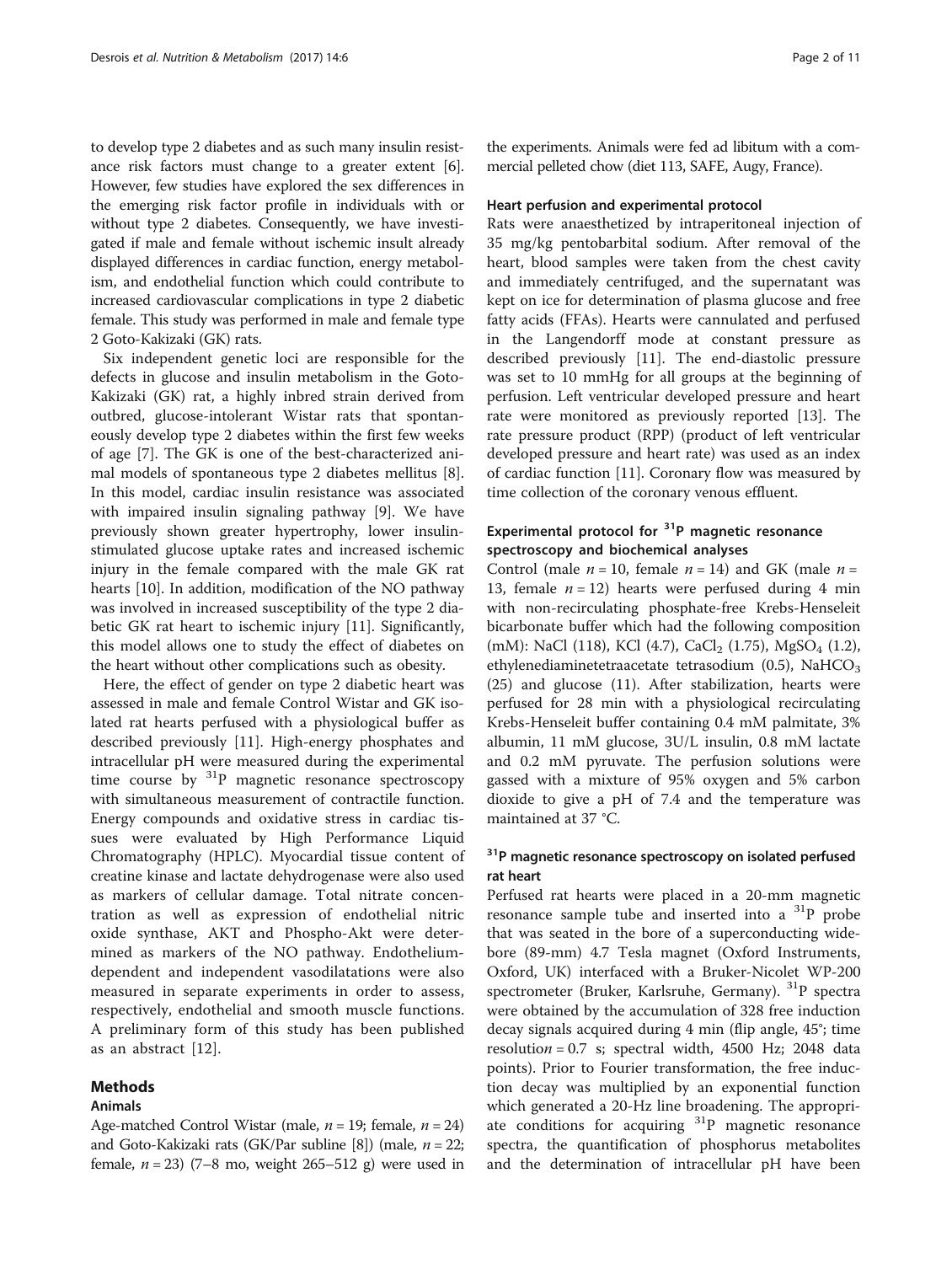detailed previously [\[11\]](#page-9-0). Quantification of the signal integrals was carried out using an external reference containing an aqueous solution of 0.6 M phenylphosphonic acid. A series of eight  ${}^{31}P$  NMR spectra were recorded during the perfusion protocol.

### Collection of data

Heart function and  ${}^{31}P$  magnetic resonance spectra were simultaneously monitored during the perfusion protocol. Blood samples were collected immediately after excising the heart. For biochemical analyses, hearts were rapidly freeze-clamped with a Wollenberger clamp precooled in liquid nitrogen at the end of the experimental protocol and kept at −80 °C before analysis.

### Biochemical analyses in plasma

Plasma glucose and free fatty acids (FFAs) were determined as described previously [\[11\]](#page-9-0).

# Biochemical analyses in freeze-clamped hearts Creatine, phosphocreatine, adenine nucleotides and malondialdehyde (MDA)

Determination of creatine, phosphocreatine, adenine nucleotides and MDA was performed as described previously [\[11](#page-9-0)]. MDA was used to evaluate lipid peroxidation as a measure of oxidative stress [[14\]](#page-9-0).

## Lactate dehydrogenase (LDH) and creatine kinase (CK) activities and water content

LDH, CK and water content were measured as previously described [[15](#page-9-0)].

### NO pathway

Total nitrate concentration as well as total protein expression of Akt, Phospho-Akt and endothelial NOS (eNOS) were measured to assess the NO pathway.

Total nitrate concentration (NOx) NO<sub>x</sub> was determined according to the method described by Cross et al. [\[16](#page-9-0)].

Protein expression of Akt, Phospho-Akt and eNOS A portion of cardiac tissue was homogenized as described by Ye et al. [[17\]](#page-9-0). Protein samples (50 μg for Akt, Phospho-Akt and 90 μg for eNOS) were run with 4–20% Tris–HCl ready gel (Thermo Scientific) or 6% SDS-PAGE, respectively and transferred to pure nitrocellulose membrane. The membranes were incubated overnight at 4 °C with primary antibodies against eNOS (1/1000, Becton Dickinson (DB) Transduction Laboratories, USA), Akt (1/1000, Cell Signaling Technology, Inc.), Phospho-Akt (Ser473)(1/1000, Cell Signaling Technology, Inc.) and β-actin (1/5000, Sigma) and secondarily with HRP-conjugated anti-mouse or anti-rabbit antibodies

(Santa Cruz Biotechnology, Inc.). The immunoblots were developed using ECL<sup>TM</sup> Western Blotting Detection Reagent (Amersham<sup>TM</sup>). The protein signals were quantified using the MicroChemi 4.2 system (DNR Bio-Imaging Systems Ltd., Israel). The intensity of each protein signal was normalized to the corresponding β-actin stain signal. Data are expressed as ratios between the protein and the corresponding β-actin signal density.

### Endothelium dependent and independent vasodilatations

In separate experiments, endothelium-dependent and independent vasodilatations were measured using 5-<br>hydroxytryptamine (5-HT,  $10^{-7}$  M) and papaverine (5\*10)  $h^{-6}$  M) to assess endothelial and smooth muscle functions respectively, as previously described [[15\]](#page-9-0) in Control (male  $n = 9$ ; female,  $n = 10$ ) and GK (male,  $n = 9$ ; female,  $n = 11$ ) isolated perfused rat hearts with Krebs-Henseleit buffer. The 5-HT and papaverine hydrochloride were dissolved in the buffer to give the desired concentration and were obtained from Sigma Chemical Co. (St. Louis; Missouri). The coronary flow was recorded during the perfusion with the Krebs-Henseleit buffer and during the infusion of 5-HT or papaverine. The increase in coronary flow during drug infusion was calculated and expressed as a percentage of the basal value.

### Expression of results and statistical analyses

Data are expressed as means  $\pm$  SEM. Function and  $^{31}P$ magnetic resonance spectroscopy data are presented as absolute values. Significant differences between groups were determined using two-way ANOVA with repeated measures over time for the time-dependent variables (function and  ${}^{31}P$  magnetic resonance spectroscopy data) followed by Bonferroni post-hoc test with Graphpad Prism software (Graphpad prism 5.0, La Jolla, CA). For biochemical data, the effects of time and group were analyzed with two-way ANOVA followed by Bonferroni post-hoc test. Unpaired Student's t-test was used for other parameters. A p value of less than or equal to 0.05 was considered to indicate significant difference.

### Results

## Physiological parameters of male and female Control and GK rats

Plasma glucose was 67% and 69% higher in male and female GK rats versus their respective Controls (Table [1](#page-3-0),  $p < 0.05$ ). Plasma FFAs were similar in the four groups (Table [1\)](#page-3-0). Heart to body weight ratio was 23% higher in male GK compared with male Control (Table [1](#page-3-0),  $p < 0.0001$ ) due to a significantly lower body weight of male GK compared with male Control ( $p < 0.05$ ) and similar heart wet weights in both groups. In female GK, heart to body weight ratio was 25% higher compared with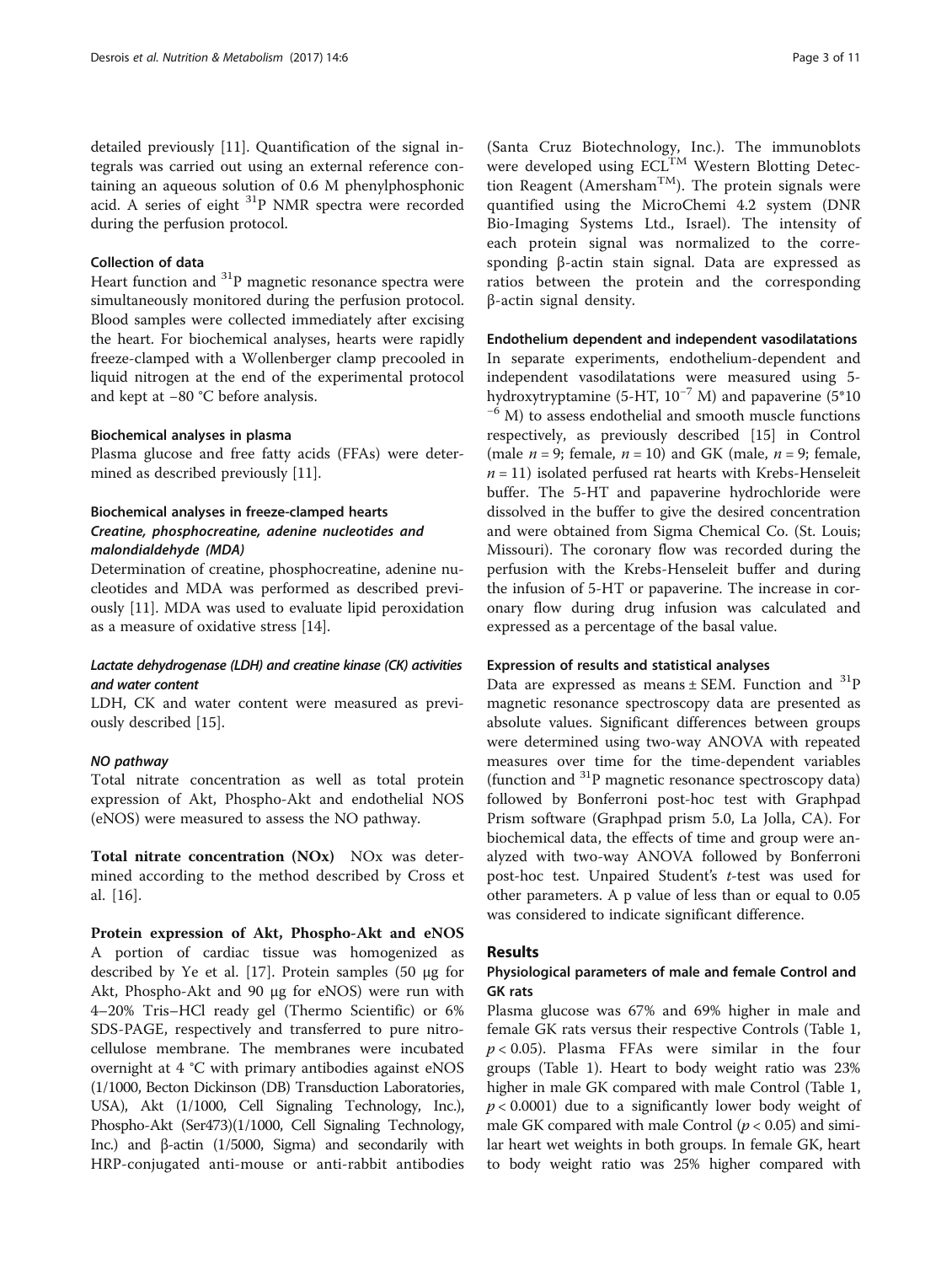|                               | Control         |                              | GK               |                                |
|-------------------------------|-----------------|------------------------------|------------------|--------------------------------|
|                               | Male            | Female                       | Male             | Female                         |
| Plasma glucose mM             | $10.7 \pm 0.3$  | $10.0 \pm 0.3$               | $17.9 \pm 0.6*$  | $16.9 + 0.4*$                  |
| Plasma FFAs mM                | $0.27 \pm 0.03$ | $0.27 \pm 0.05$              | $0.28 \pm 0.04$  | $0.26 \pm 0.04$                |
| Body weight g                 | $512 \pm 13$    | $265 + 7^{\dagger}$          | $411 + 4*$       | $270 \pm 5^{\circ}$            |
| Heart weight g                | $1.52 + 0.03$   | $0.88 \pm 0.04$ <sup>†</sup> | $1.51 + 0.02$    | $1.12 \pm 0.03^{*+}$           |
| Ratio Heart/Body weight *1000 | $2.98 \pm 0.05$ | $3.34 + 0.14$ <sup>†</sup>   | $3.66 \pm 0.02*$ | $4.17 \pm 0.08$ * <sup>‡</sup> |

<span id="page-3-0"></span>**Table 1** Physiological parameters in Control (male  $n = 10$ , female  $n = 14$ ) and GK (male  $n = 13$ , female  $n = 12$ ) rats

 $^*$ versus respective Controls,  $p < 0.0001$ .  $^{\dagger}$ versus Male Control,  $p < 0.05$ .  $^{\dagger}$ versus Male GK,  $p < 0.0001$ 

female Control with a similar body weight in both groups but a significantly higher heart weight in female GK versus female Control  $(p < 0.0001)$ .

### Gender effect on myocardial function

Myocardial function as represented by the rate pressure product (RPP), was significantly decreased in male and female diabetic animals compared with the respective Controls ( $p < 0.0001$ , Fig. 1a) due to a lower heart rate in male and female GK rat hearts  $(p < 0.0001,$  Fig. 1b) vs Controls. End diastolic pressure (EDP, mmHg) was not different between groups (Control, male  $10 \pm 2$ , female 7 ± 2; GK male  $8 \pm 1$ , female  $9 \pm 2$ ).

Coronary flow (CF) in Control and diabetic rat hearts was shown in Fig. [2](#page-4-0). CF was decreased in male and female GK rat hearts compared with their respective Controls ( $p = 0.0420$  and  $p < 0.0001$  respectively). Interestingly, CF was significantly lower in female GK

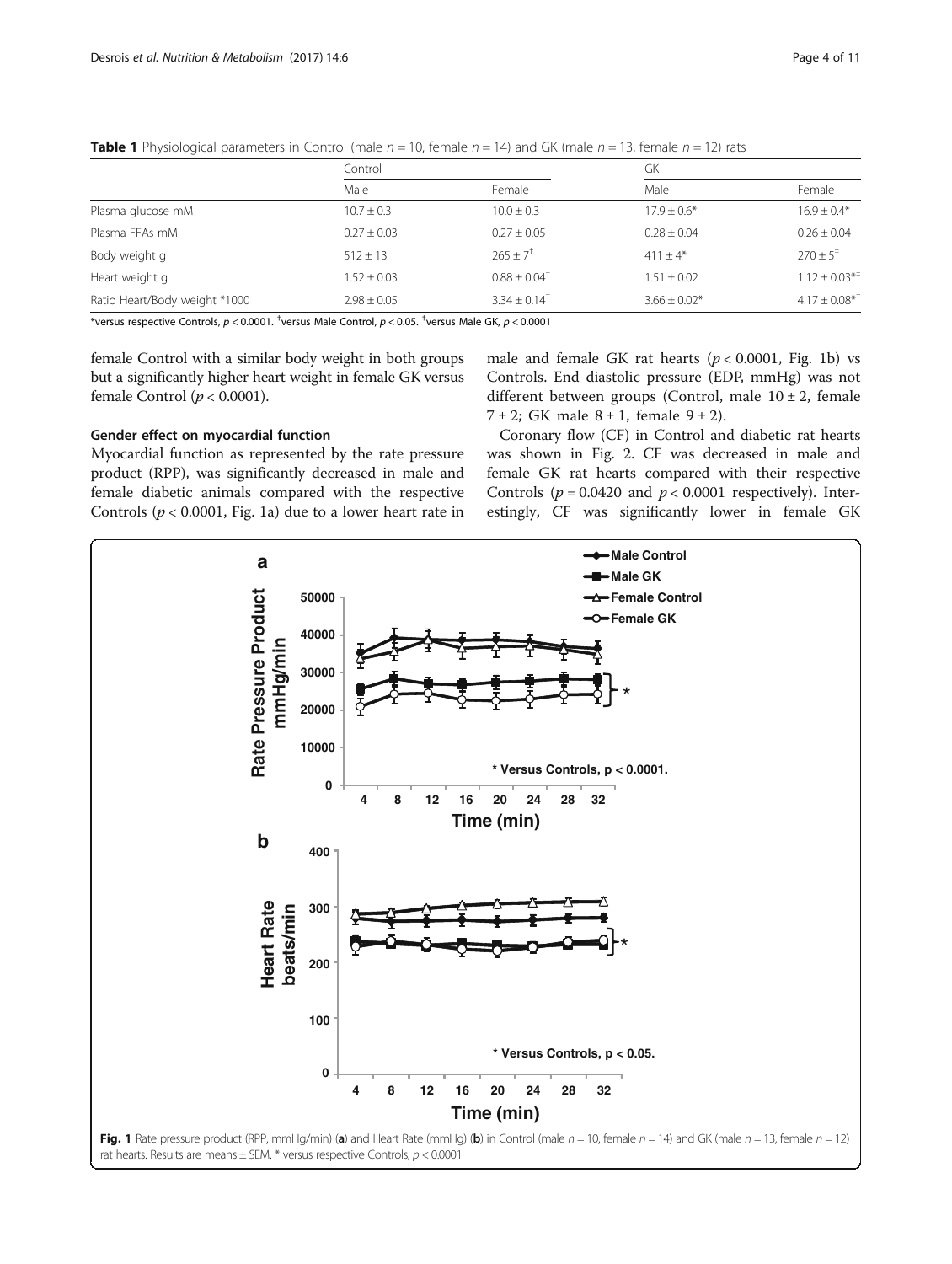<span id="page-4-0"></span>

compared with male GK rat hearts  $(p = 0.0137)$ . No difference was shown between male and female Control rat hearts.

# Gender effect on energy metabolism and intracellular pH (pHi)

Kinetics of PCr  $(A)$ , ATP  $(B)$  and intracellular pH  $(C)$  as measured by 31P magnetic resonance spectroscopy are shown in Fig. [3.](#page-5-0) No significant differences were found in PCr and ATP contents in male and female diabetic and Control rat hearts. pHi was the same in all groups without any significant differences (Fig. [3c](#page-5-0)). Kinetics of phosphomonoesters (PME) and inorganic phosphate (Pi) were shown in an (Additional file [1](#page-8-0): Figure S3d and S3e, respectively). PME and Pi were similar in all groups.

# Gender effect on creatine, adenine nucleotide compounds and oxidative stress

The total pool of creatine (creatine and phosphocreatine) was similar in all groups (Table [2\)](#page-6-0). No significant difference was found in total adenine nucleotides and adenylate energy charge between male and female control and diabetic rat hearts (Table [2](#page-6-0)). MDA content (expressed in μmol/g protein), as an index of oxidative stress, was not different in male and female GK rat hearts  $(0.06 \pm 0.01$  and  $0.05 \pm 0.00$  respectively) compared with male and female Control rat hearts (0.06 ± 0.00 and  $0.06 \pm 0.00$ ).

#### Gender effect on cellular damage and water content

LDH and CK activities (expressed in U/mg protein) were similar in male  $(2.39 \pm 0.10$  and  $5.96 \pm 0.30)$  and female  $(2.32 \pm 0.11$  and  $5.62 \pm 0.28)$  Controls, and male  $(2.40 \pm 0.11)$ 0.17 and  $6.02 \pm 0.35$ ) and female  $(2.40 \pm 0.23$  and  $5.89 \pm 0.17$ 0.27) GK rat hearts. Water content, expressed as a percentage, was not significantly different in male and female Control  $(83.65 \pm 0.75$  and  $83.10 \pm 1.80)$  and GK  $(83.62 \pm 1.79 \text{ and } 84.18 \pm 0.91)$  rat hearts.

### Gender effect on NO pathway Total nitrate concentration (NOx)

Tissue NOx content in male and female Control and GK rats was shown in Table [3](#page-6-0). We found an increased NOx in both diabetic groups compared with their respective Controls, indicating up-regulation of the NO pathway, but to a less extent in female GK rat hearts with a lower NOx content in female compared with male GK rat hearts ( $p = 0.0004$ ).

### Protein expression of Akt, Phospho-Akt and eNOS

Protein expressions of Akt, Phospho-Akt (A) and eNOS (B) were given as ratios relative to actin protein content and were shown in Fig. [4.](#page-7-0) We found similar protein expressions of Akt and Phospho-Akt in the four groups (Fig. [4a\)](#page-7-0). Interestingly, eNOS expression (Fig. [4b](#page-7-0)) was significantly increased in both male and female GK rat hearts compared with their respective Controls without any effect of gender ( $p < 0.05$ ).

### Gender effect on endothelial and smooth muscle functions

Endothelium-dependent and independent vasodilatations were shown in Table [4.](#page-7-0) Endothelium-dependent and independent vasodilatations were not different in male Control and GK rat hearts. By contrast, endotheliumdependent and independent vasodilatations were significantly impaired in female GK compared with male GK  $(p < 0.05)$  and female Control  $(p < 0.05)$  rat hearts.

### **Discussion**

The aim of the study was to investigate if male and female without ischemic injury displayed differences in cardiac function, energy metabolism, and endothelial function which could contribute to increased cardiovascular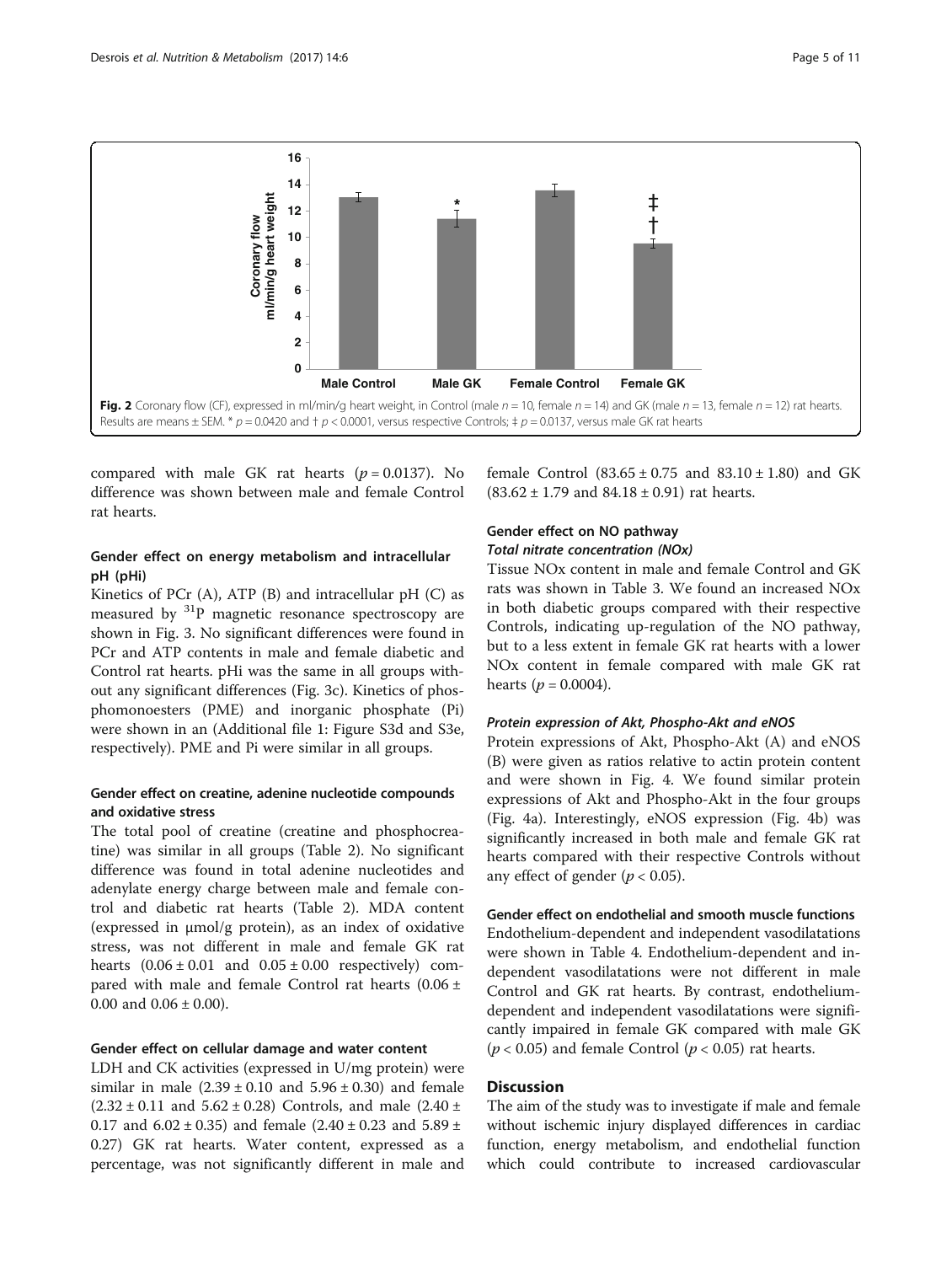<span id="page-5-0"></span>

complications in type 2 diabetic female. Myocardial function was impaired similarly in both male and female diabetic GK rats. Cardiac energy metabolism was normal in both diabetic groups compared with their respective Controls. Conversely, coronary flow was decreased in both diabetic groups but to a higher level in female GK rat hearts. Total nitrate concentration was up-regulated in both diabetic groups but to a less extent in female GK rat hearts. eNOS/actine was similarly increased in both male and female GK groups without modification of Akt pathway in all groups. Endothelium-dependent and independent vasodilatations were impaired only in female GK rat hearts. Together, these results could be related to higher risk of cardiovascular complications in type 2 diabetic female.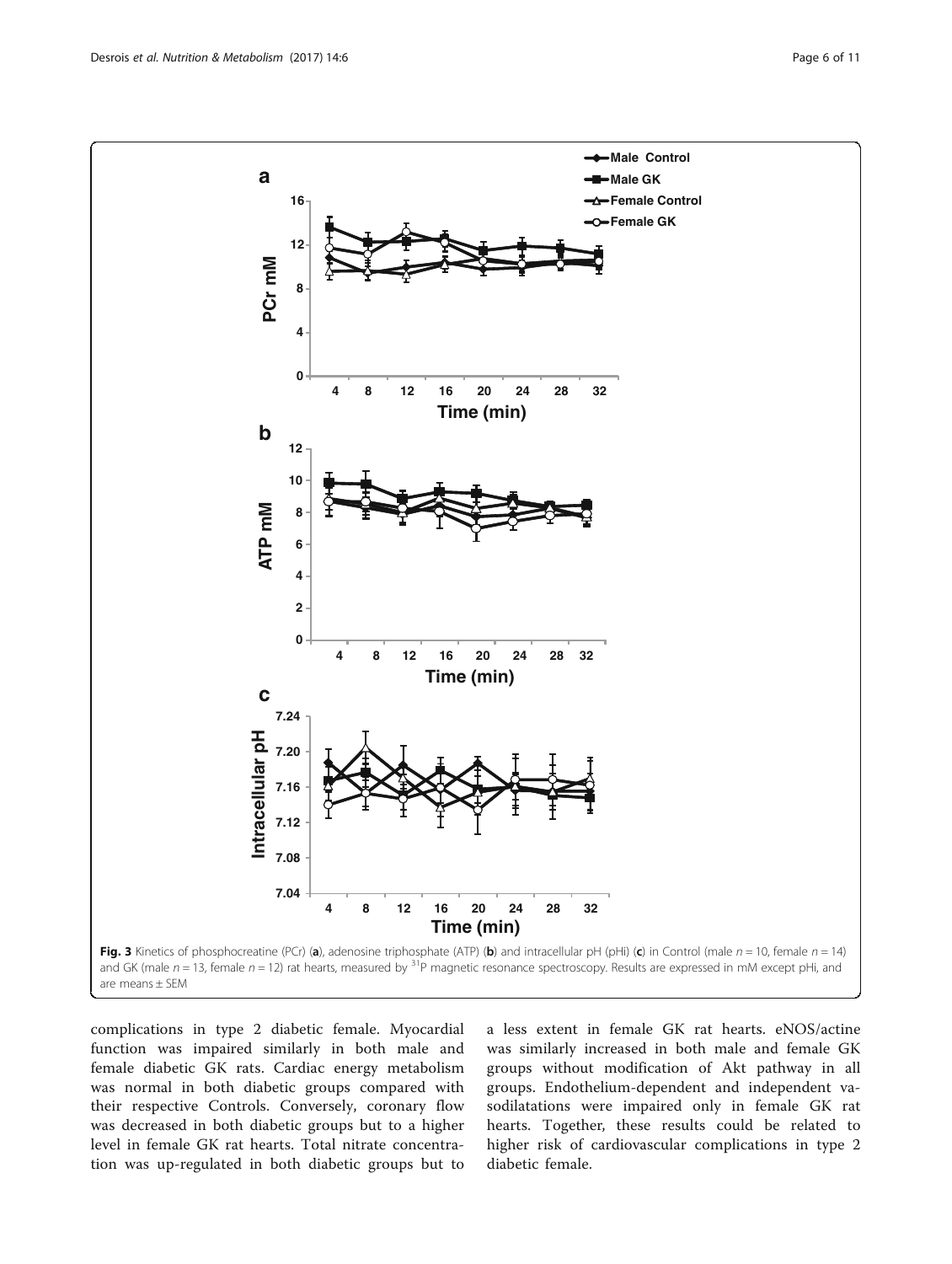<span id="page-6-0"></span>Table 2 Total pool of creatine, total adenine nucleotides and adenylate energy charge in Control (male  $n = 10$ , female  $n = 14$ ) and GK (male  $n = 13$ , female  $n = 12$ ) rat hearts

|                                             | Control        |                | GK             |                |
|---------------------------------------------|----------------|----------------|----------------|----------------|
|                                             | Male           | Female         | Male           | Female         |
| Total pool of<br>creatine<br>umol/g protein | $94.3 + 2.8$   | $90.7 + 4.6$   | $90.9 + 3.4$   | $94.5 \pm 1.6$ |
| <b>TAN</b><br>umol/g protein                | $40.9 + 1.1$   | $37.5 + 1.3$   | $38.2 + 1.6$   | $39.9 \pm 1.3$ |
| AFC.                                        | $0.83 + 0.008$ | $0.84 + 0.007$ | $0.84 + 0.004$ | $0.85 + 0.008$ |

TAN total adenine nucleotides (ATP + ADP + AMP), AEC adenylate energy charge ((ATP + 0.5ADP)/(ATP + ADP + AMP)  $*$  10)

It is known than non-diabetic men are at more risk of developing cardiovascular disease than non-diabetic women. Interestingly, here the non-diabetic male and female rats do not show any difference in coronary flow or endothelial function which could be explained by the lack of stress conditions such as ischaemic insult. However the relative risk of cardiovascular disease incidence and mortality associated with type 2 diabetes compared with non-diabetes is stronger in women than in men [[18, 19\]](#page-9-0). There are well characterized differences in traditional risk factors among diabetic men and women although these do not fully explain the gender differences observed. The reasons why diabetes in women increases the relative risk of CHD more than in men compared with their non-diabetic counterpart is not clear, but a possible explanation may be that diabetes has a greater adverse effect on CVD risk factors in women than in men. Previous studies have shown differences in lipid abnormalities to be more pronounced between diabetic and non-diabetic women than between diabetic and nondiabetic men [\[20\]](#page-9-0) but this dyslipidemia appears insufficient to explain the differences in clinical risk [\[21](#page-9-0)]. Wannamethee et al. [\[6](#page-9-0)] have reported that the greater adverse influence of diabetes per se on abdominal adiposity and insulin resistance, and down-stream blood pressure, lipids (low HDL-cholesterol), endothelial dysfunction (t-PA), and systemic inflammation (WBC) in women compared with men may contribute to their greater relative risk of coronary heart disease. Interestingly, we have also previously reported higher insulin

**Table 3** Total nitrate concentration (NOx) in Control (male  $n = 10$ , female  $n = 14$ ) and GK (male  $n = 13$ , female  $n = 12$ ) rat hearts

|                               | Control |        | GK                                                                                   |        |
|-------------------------------|---------|--------|--------------------------------------------------------------------------------------|--------|
|                               | Male    | Female | Male                                                                                 | Female |
| <b>NOx</b><br>nmol/mg protein |         |        | $0.18 \pm 0.02$ $0.19 \pm 0.01$ $0.39 \pm 0.03^*$ $0.24 \pm 0.01^{\dagger \ddagger}$ |        |

 $^{*}p$  < 0.0001 versus Male Control rat hearts  $^{+}p$  = 0.0113 versus Female Control rat hearts

 $p^{\dagger}$ p = 0.0004 versus Male GK rat hearts

resistance in the female than in the male GK rat hearts [[10\]](#page-9-0). Another possible explanation may be due to a need for women to undergo much larger metabolic perturbances to transit from non-diabetes to diabetes, ie in general women may have to "deteriorate" more to get diabetes, they need to put on more weight, and deteriorate their insulin sensitivity and related risk factors to a greater extent than men [[6](#page-9-0)]. On the other hand, the reason for the greater relative risk of CVD associated with diabetes in women compared with men may be also due to the difference in the treatment of cardiovascular heart disease risk factors between men and women or gender response to therapy [\[22](#page-9-0), [23](#page-9-0)].

Endothelial dysfunction is an early sign of diabetic vascular disease and reduced endothelium-dependent vasorelaxation (EDV) to vasodilators is generally used as a reproducible parameter to investigate the endothelial function under various pathological conditions. Here, the endothelial function was evaluated by a panel of markers, including the NO pathway (NOx production and AKT, Phospho-AKT and eNOS expression) combined to endothelial and smooth muscle vasodilatations and to the measurement of the coronary flow. NO production was increased in both GK rat groups but was less pronounced in female GK rat hearts. Total eNOS protein expression was similarly increased in both diabetic groups as reported before [\[11, 24\]](#page-9-0) without any effect of gender. AKT protein expression and phosphorylation were similar in diabetic groups indicating that AKT did not play a major role in gender effect on the NO regulation. It has been hypothesized that upregulation of eNOS in diabetes was a consequence of the enhanced oxidative stress induced by hyperglycemia [[24](#page-9-0)–[26](#page-9-0)] and inactivation of NO by the production of reactive oxygen intermediates. MDA production, an index of oxidative stress, was similar in both male and female Control and GK rat hearts suggesting a normal oxidative stress, by contrast to our previous study showing increased MDA content in older male GK rat hearts [\[11](#page-9-0)]. Consequently, it would be interesting to evaluate both reactive oxygen species production and the anti-oxidant defence in male and female GK rat hearts in order to accurately rule out a role of oxidative stress on NO modulation in male and female type 2 diabetic GK rat hearts. Finally, measuring the state of eNOS phosphorylation, which is critical for NO synthesis, should be performed to further investigate the NO pathway. Lower NO upregulation in female GK hearts is difficult to explain. Decreased NO availability in female GK rat hearts may be linked to a decrease in NOS activity due to increased NOS uncoupling [[24](#page-9-0)] and/or impaired intracellular BH4/BH2 [\[27\]](#page-9-0).

Decreased coronary flow and lower NOx content in the female diabetic rat hearts were associated with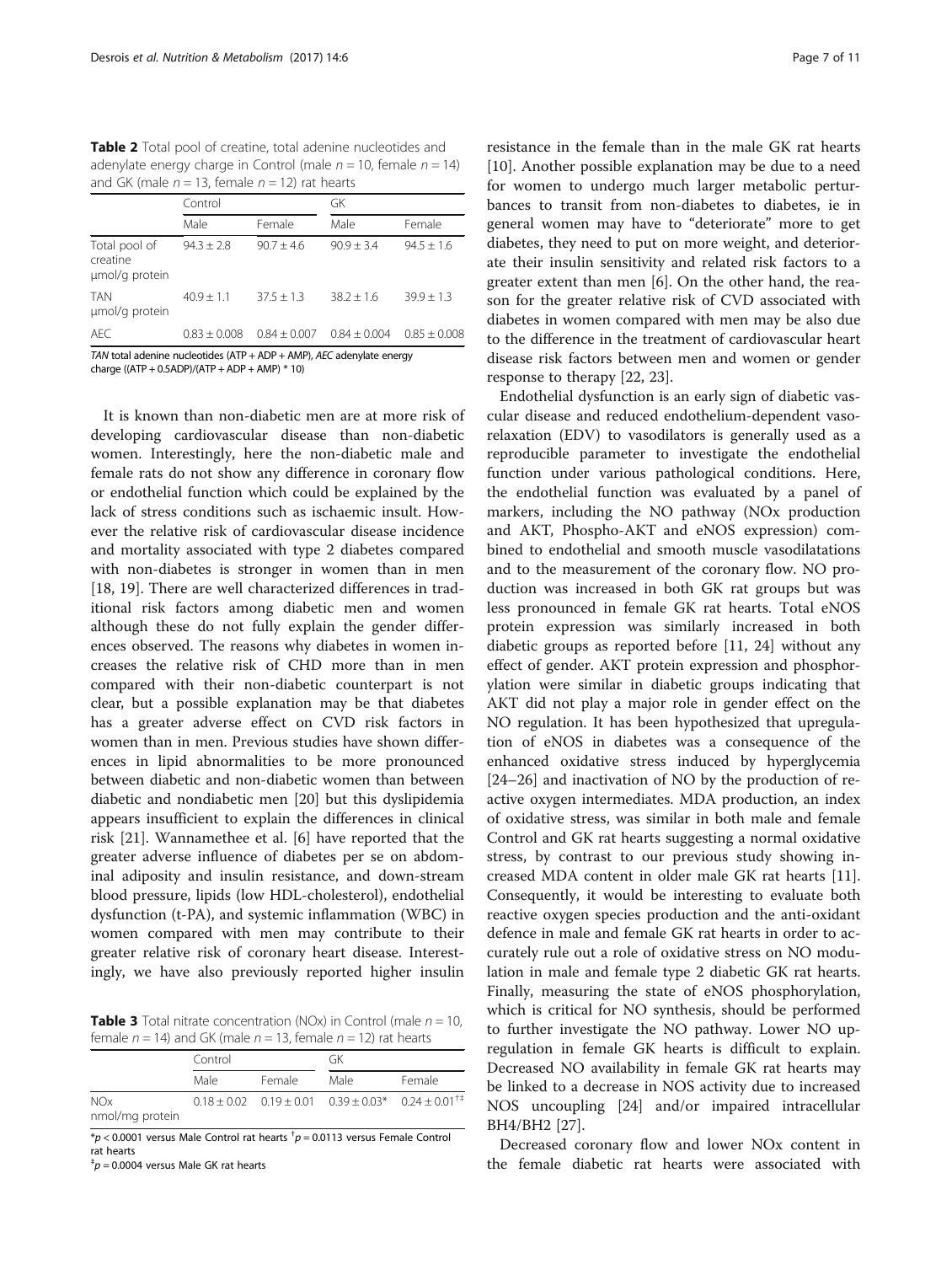<span id="page-7-0"></span>

impaired endothelium-dependent and independent vasodilatations in the female GK rat hearts. By contrast, upregulation of the NO pathway in the male GK rat hearts was probably involved in normal endothelial and smooth muscle functions but, nevertheless, this was insufficient for maintaining a normal coronary flow. Interestingly, we have reported higher decrease in basal coronary flow with higher increase in NOx production in male Control and GK older animals (9–14 months) [[11\]](#page-9-0). Impaired endothelium-dependent vasorelaxation (EDV) has been observed in both type 1 and type 2 diabetes [\[28](#page-9-0)], wherever some studies have shown enhanced EDV in diabetes [[29\]](#page-10-0). Interestingly, Kobayashi et al. [[30\]](#page-10-0) reported enhanced acetylcholine-induced relaxation and impaired

Table 4 Endothelium-dependent and independent vasodilatations in Control (male  $n = 9$ , female  $n = 10$ ) and GK (male  $n = 9$ , female  $n = 11$ ) rat hearts

|              | Control        |              |              | GK                |  |
|--------------|----------------|--------------|--------------|-------------------|--|
|              | Male           | Female       | Male         | Female            |  |
| 5-HT %       | $32.6 + 3.0$   | $33.9 + 3.3$ | $30.5 + 2.1$ | $19.9 + 2.6^{*T}$ |  |
| Papaverine % | $28.0 \pm 3.7$ | $79.4 + 3.2$ | $32.3 + 4.4$ | $192 + 25^{*1}$   |  |
|              |                |              |              |                   |  |

 $^{*}p$  < 0.05 versus Male GK rat hearts.  $^{\dagger}p$  < 0.05 versus Female Control rat hearts

norepinephrine-induced contraction, due to NO overproduction via eNOS and increased  $\alpha_{2D}$ -adrenoceptor expression in early-stage GK rats. Impaired acetylcholineinduced relaxation in later-stage GK rats is due to reductions in both NO production and NO responsiveness. Conflicting data were also obtained when responses to vasoconstricting agents were studied [[30](#page-10-0), [31](#page-10-0)]. The reason for these discrepancies is not clear. However, the duration of the disease, among other factors, may play an important role in the extent of the alteration of vascular reactivity to vasodilating or vasoconstricting agents in diabetes [[32](#page-10-0)]. Zhang et al. [\[33\]](#page-10-0) demonstrated that Ach-induced relaxations were significantly impaired in mesenteric arteries from both male and female diabetic rats at one and eight weeks. Interestingly, the extent of impairment was significantly greater in diabetic females than in diabetic males at eight weeks suggesting a shift away from a putative endothelium-derived hyperpolarizing factor (EDHF) towards a greater reliance on NO. Several other reports [\[34, 35\]](#page-10-0) suggest that hyperglycemia and diabetes affect male and female vascular beds differently. Clinically, these differences reveal a stronger association between CVD and diabetes in women than in men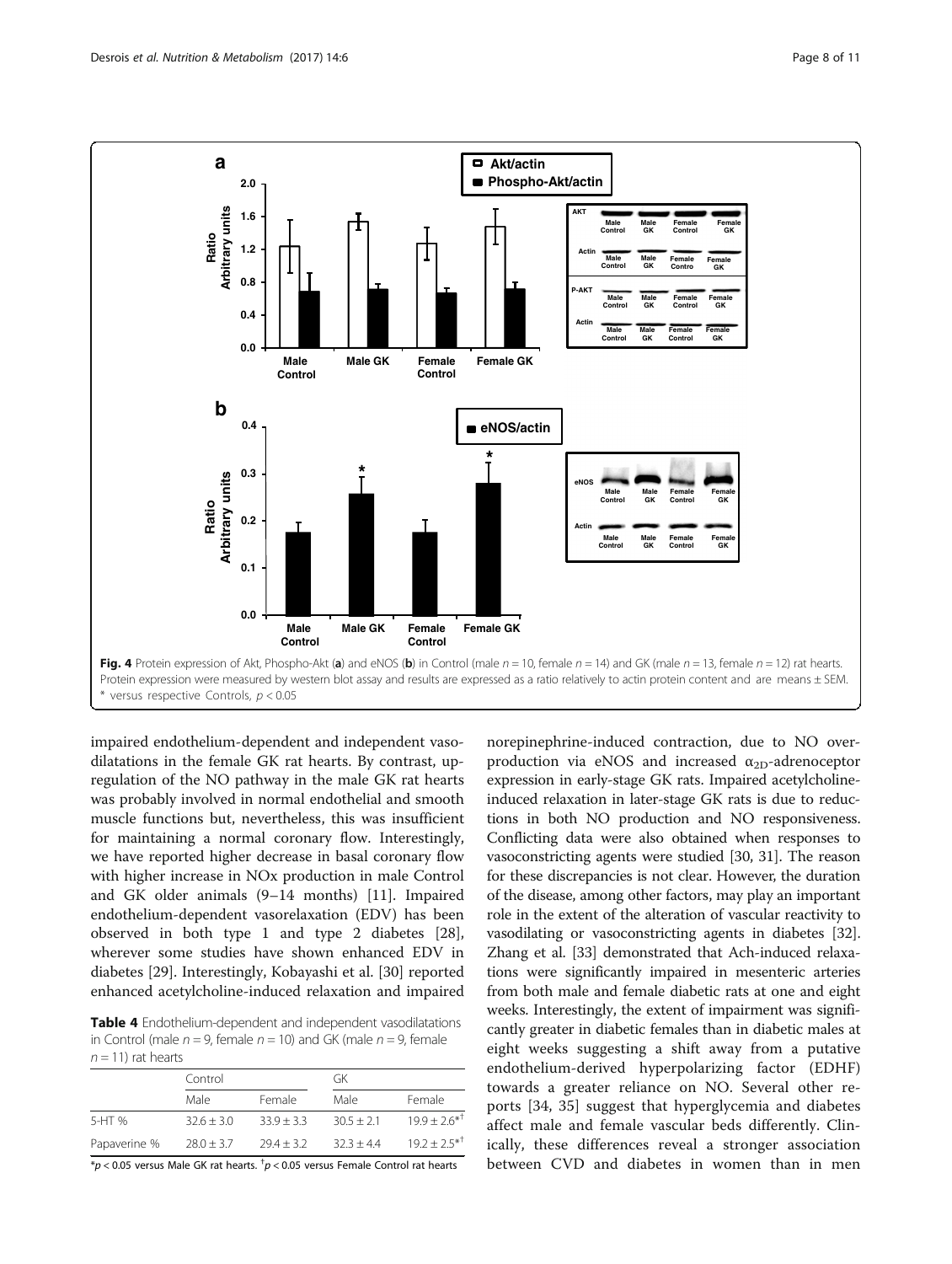<span id="page-8-0"></span>[[36, 37\]](#page-10-0). Interestingly, Goel et al. [[34, 35\]](#page-10-0) reported a predisposition of female rabbit aorta compared with male rabbit aorta toward impairment of endotheliumdependent vasodilation under hyperglycemic conditions, possibly via activation of PKCβ and superoxide production. Gender differences in sex hormones may be also one explanation for the differences in NO production/release in GK rats. Vascular strips from female rats were found to release more NO in response to acetylcholine than vascular strips from male rats [[38\]](#page-10-0). These data suggest that estrogen may directly stimulate NO production/release in women. Conversely, the predominant male sex hormone testosterone (or other androgens) may cause decreased NO production/release, as suggested by Herman [\[39](#page-10-0)]. Interestingly Al-Mulla et al. [[40\]](#page-10-0) reported reduced estrogen and increased testosterone levels in the female GK rats and the possible roles of these hormones in inflammatory processes involved in wound healing impairment in type 2 diabetes. The independent contributions of estrogens and androgens to the control of endothelial function in normal and pathophysiological states, especially in type 2 diabetes, remain to be fully elucidated.

Myocardial function was significantly decreased in female GK rats and to the same extent than in the male GK rats. As suggested before [[11\]](#page-9-0), impaired cardiac function was probably related to a significantly lower heart rate in both GK rat hearts compared with their Controls, possibly caused by hyperglycemia which alters excitation-contraction coupling by lengthening the period of mechanical relaxation [[41\]](#page-10-0). On the other hand, we have previously shown a 38% decreased protein level of IRS1, one of the major insulin-signaling component, in male GK rat hearts [\[9](#page-9-0)], which could be also involved in impaired cardiac function in diabetic rats as reported by Qi et al. [[42](#page-10-0)]. Interestingly, Soliman et al. [\[43\]](#page-10-0) reported that the RhoA/ROCK pathway contributes to contractile dysfunction in diabetic heart at least in part by sustaining PKCβ2 activation, iNOS activation and ROS production via a positive feedback loop that requires an intact cytoskeleton. Mitochondrial dysfunction could be also involved in impaired cardiac function in both GK rat heart groups as reported recently in high-fat diet mice [\[44](#page-10-0)]. On the other hand, peroxisome proliferator-activated receptors (PPARs) may also play a role in functional and metabolic abnormalities of the type 2 diabetic GK rat heart [\[45](#page-10-0)]. However, here cardiac energy metabolism was normal in female GK rat hearts and similar to the male GK rat heart suggesting normal mitochondrial respiration in GK rat hearts. We have also previously reported that increased susceptibility of older male type 2 diabetic GK rat heart to ischemic injury was not associated with impaired energy metabolism [\[11](#page-9-0)]. By contrast, reduced myocardial phosphocreatine/ATP ratio, indicating impaired high energy phosphatemetabolism and energy deficit [[46, 47\]](#page-10-0) has been reported in human diabetic cardiomyopathy. However Diamant et al. [[48](#page-10-0)] found a decreased PCr/ATP in type 2 diabetic patients but did not confirm this finding in a subsequent study with a group of well-controlled uncomplicated type 2 diabetic patients [\[49\]](#page-10-0), probably due to differences in patient characteristics.

### **Limitations**

The experiments were conducted here on isolated perfused hearts. In this model, we do not have the interactions with the other organs and with the whole body physiology and metabolism, which has both advantages and limitations. The advantage of this model is to be able to study the intrinsic properties of the heart alone without the interactions with the other organs and whole physiology.

On the other hand, studying the heart in vivo using magnetic resonance imaging or echocardiography has an additional value by taking in account the whole physiology. In accordance with the results of the present study, using multiparametric magnetic resonance imaging, we have previously shown that adult female GK rats had defective myocardial blood flow associated with altered left ventricular function in vivo [\[50](#page-10-0)], which is consistent with the ex vivo results reported here.

### Conclusion

Here, we studied hemodynamic function, energy metabolism, cellular integrity and endothelial function in male and female Control and GK rat without ischemic insult in order to check if gender differences already exist at basal state which could explain increased cardiovascular complications in type 2 diabetic female. We reported an endothelial damage characterized by reduced upregulation of the NO pathway combined with impaired endothelial and smooth muscle functions and coronary flow rates in female diabetic rat hearts while energy metabolism was normal. Whether these results and involved molecular mechanisms are related to the higher risk of cardiovascular complications among type 2 diabetic female waits to be further elicited in the future.

# Additional file

[Additional file 1: Figure S3.](dx.doi.org/10.1186/s12986-016-0157-z) Kinetics of phosphomonoesters (PME) (D) and inorganic phosphate (Pi) (E) in Control (male  $n = 10$ , female  $n = 14$ ) and GK (male  $n = 13$ , female  $n = 12$ ) rat hearts, measured by <sup>31</sup>P magnetic resonance spectroscopy. Results are expressed in mM and are means ± SEM. (DOCX 70 kb)

#### Abbreviations

CK: Creatine kinase; eNOS: Endothelial nitric oxide synthase; LDH: Lactate dehydrogenase; NO: Nitric oxide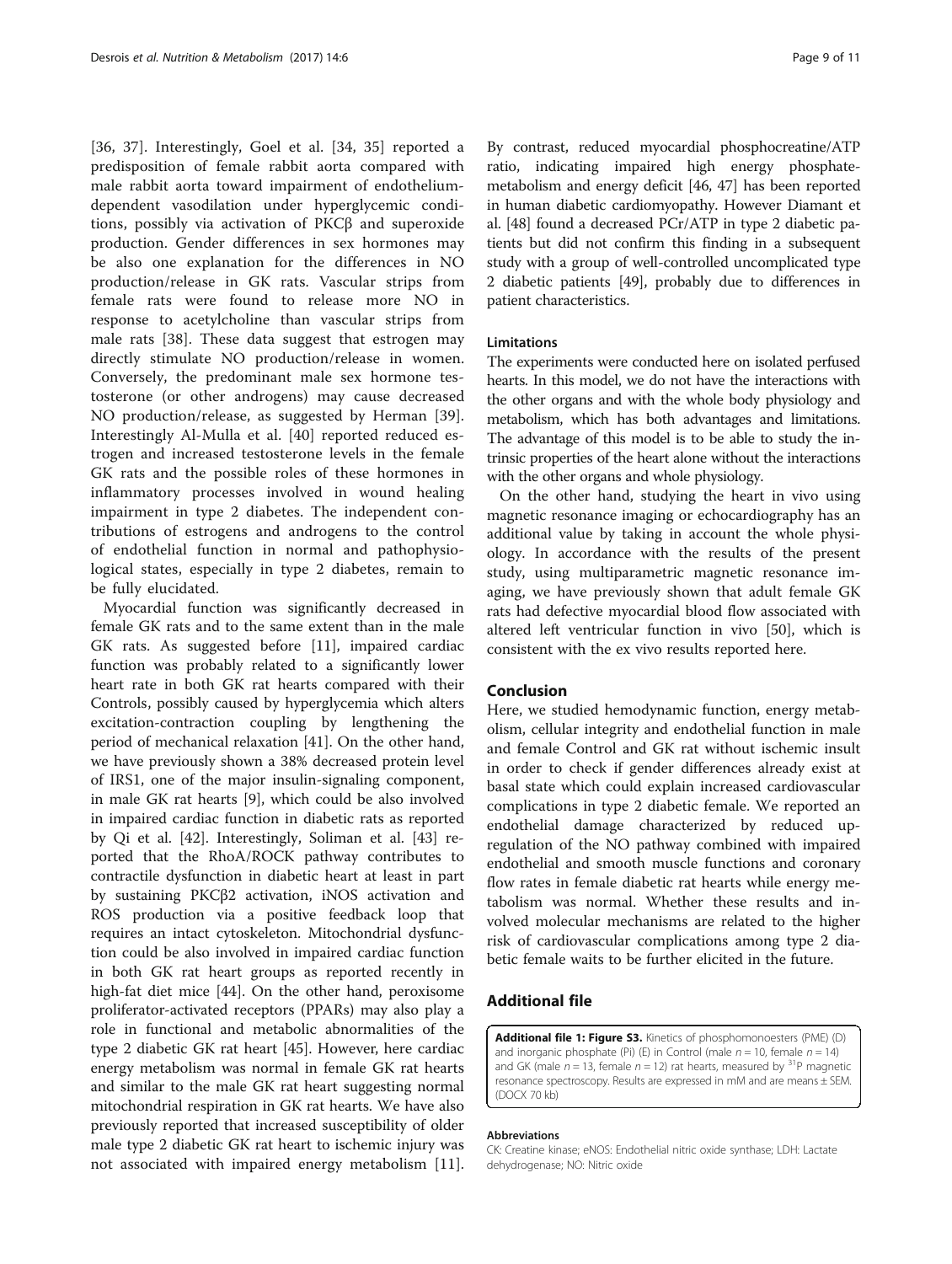#### <span id="page-9-0"></span>Acknowledgements

We thank Christiane Dalmasso from CRMBM, Marseille. We thank Professor Bernard Portha and Danielle Bailbé from Laboratoire de Biologie et Pathologie du Pancréas Endocrine, Paris.

#### Funding

This work was supported by Aix-Marseille Université, CNRS (UMR 7339) and the French Program "Investissement d'Avenir" (grant "Infrastructure d'Avenir en Biologie Santé–ANR-11-INBS-0006").

#### Availability of data and materials

Not applicable.

#### Authors' contributions

DM: contributed to design, experiments, data analysis and manuscript writing; LC: contributed to experiments and biochemical analysis; MJ: contributed to animal supply; MB: contributed to design, interpretation of the overall study and manuscript writing. All authors read and approved the final manuscript.

#### Competing interests

The authors declare that they have no competing interests.

#### Consent for publication

Not applicable.

#### Ethics approval

All procedures involving animals were approved by the Institutional Ethic Committee for animal research of the Medical School La Timone of Marseille. All animals received humane care in compliance with the Principle of Laboratory Animal Care formulated by the National Society for Medical Research and the "Guide for the Care and Use of Laboratory Animals" prepared by the Institute of Laboratory Animal Resources and published by the National Institutes of Health (NIH Publication No. 85–23, updated 2011). All investigations in this project were conducted under a license for animal research (n° 10–18072011) granted by the French Ministry of Agriculture.

#### Author details

<sup>1</sup> Aix-Marseille Université, CNRS, CRMBM, Marseille, France. <sup>2</sup>Université Paris-Diderot, CNRS, UMR 8251, Laboratoire de Biologie et Pathologie du Pancréas Endocrine (B2PE), Unité BFA, Paris, France. <sup>3</sup>Centre de Résonance Magnétique Biologique et Médicale (CRMBM), UMR n°7339, Aix-Marseille Université, CNRS, Faculté de Medecine, 27 Bd Jean Moulin, Marseille Cedex 05 13385, France.

### Received: 11 August 2016 Accepted: 25 December 2016 Published online: 13 January 2017

#### References

- 1. Taegtmeyer H, McNulty P, Young ME. Adaptation and maladaptation of the heart in diabetes: Part I: general concepts. Circulation. 2002;105:1727–33.
- 2. Hu G. Gender difference in all-cause and cardiovascular mortality related to hyperglycaemia and newly-diagnosed diabetes. Diabetologia. 2003;46(5):608–17.
- 3. Donahue RP, Rejman K, Rafalson LB, Dmochowski J, Stranges S, Trevisan M. Sex differences in endothelial function markers before conversion to prediabetes: does the clock start ticking earlier among women? The Western New York Study. Diabetes Care. 2007;30(2):354–9.
- Steinberg HO, Paradisi G, Cronin J, Crowde K, Hempfling A, Hook G, Baron AD. Type II diabetes abrogates sex differences in endothelial function in premenopausal women. Circulation. 2000;101:2040–6.
- Regitz-Zagrosek V, Lehmkuhl E, Weickert MO. Gender differences in the metabolic syndrome and their role for cardiovascular disease. Clin Res Cardiol. 2006;95(3):136–47.
- 6. Wannamethee SG, Papacosta O, Lawlor DA, Whincup PH, Lowe GD, Ebrahim S, Sattar N. Do women exhibit greater differences in established and novel risk factors between diabetes and non-diabetes than men? The British regional heart study and British Women's heart health study. Diabetologia. 2012;55(1):80–7.
- 7. Bisbis S, Bailbe D, Tormo MA, Picarel-Blanchot F, Derouet M, Simon J, Portha B. Insulin resistance in the GK rat: decreased receptor number but normal kinase activity in liver. Am J Physiol. 1993;265(5 Pt 1):E807–813.
- 8. Portha B. Programmed disorders of beta-cell development and function as one cause for type 2 diabetes? The GK rat paradigm. Diabetes Metab Res Rev. 2005;21(6):495–504.
- Desrois M, Sidell RJ, Gauguier D, King LM, Radda GK, Clarke K. Initial steps of insulin signaling and glucose transport are defective in the type 2 diabetic rat heart. Cardiovasc Res. 2004;61(2):288–96.
- 10. Desrois M, Sidell RJ, Gauguier D, Davey CL, Radda GK, Clarke K. Gender differences in hypertrophy, insulin resistance and ischemic injury in the aging type 2 diabetic rat heart. J Mol Cell Cardiol. 2004;37:547–55.
- 11. Desrois M, Clarke K, Lan C, Dalmasso C, Cole M, Portha B, Cozzone PJ, Bernard M. Upregulation of eNOS and unchanged energy metabolism in increased susceptibility of the aging type 2 diabetic GK rat heart to ischemic injury. Am J Physiol Heart Circ Physiol. 2010;299(5):H1679–1686.
- 12. Desrois M, Lan C, Dalmasso C, Portha B, Bailbé D, Cozzone PJ, Bernard M. Endothelial and smooth muscle damage but normal energy metabolism in the female type 2 diabetic Goto-Kakizaki (GK) rat heart. Magn Reson Mater Phys Biol Med. 2013;26(1):p286.
- 13. Desrois M, Caus T, Belles PM, Dalmasso C, Lan C, Cozzone PJ, Bernard M. Limitation of myocardial and endothelial injury of the rat heart graft after preservation with centre de resonance magnetique biologique et medicale (CRMB) solution. Transpl Int. 2008;21(3):276–83.
- 14. Lefevre G, Beljean-Leymarie M, Beyerle F, Bonnefont-Rousselot D, Cristol JP, Therond P, Torreilles J. Evaluation of lipid peroxidation by measuring thiobarbituric acid reactive substances. Ann Biol Clin (Paris). 1998;56(3): 305–19.
- 15. Desrois M, Sciaky M, Lan C, Cozzone PJ, Bernard M. L-arginine during longterm ischemia: effects on cardiac function, energetic metabolism and endothelial damage. J Heart Lung Transplant. 2000;19:367–76.
- 16. Cross HR, Murphy E, Steenbergen C. Ca(2+) loading and adrenergic stimulation reveal male/female differences in susceptibility to ischemia-reperfusion injury. Am J Physiol Heart Circ Physiol. 2002;283(2):H481–489.
- 17. Ye Y, Lin Y, Manickavasagam S, Perez-Polo JR, Tieu BC, Birnbaum Y. Pioglitazone protects the myocardium against ischemia-reperfusion injury in eNOS and iNOS knockout mice. Am J Physiol Heart Circ Physiol. 2008;295(6): H2436–2446.
- 18. Huxley R, Barzi F, Woodward M. Excess risk of fatal coronary heart disease associated with diabetes in men and women: meta-analysis of 37 prospective cohort studies. BMJ. 2006;332(7533):73–8.
- 19. Lee WL, Cheung AM, Cape D, Zinman B. Impact of diabetes on coronary artery disease in women and men: a meta-analysis of prospective studies. Diabetes Care. 2000;23(7):962–8.
- 20. Williams K, Tchernof A, Hunt KJ, Wagenknecht LE, Haffner SM, Sniderman AD. Diabetes, abdominal adiposity, and atherogenic dyslipoproteinemia in women compared with men. Diabetes. 2008;57(12):3289–96.
- 21. Juutilainen A, Kortelainen S, Lehto S, Ronnemaa T, Pyorala K, Laakso M. Gender difference in the impact of type 2 diabetes on coronary heart disease risk. Diabetes Care. 2004;27(12):2898–904.
- 22. Lyons MR, Peterson LR, McGill JB, Herrero P, Coggan AR, Saeed IM, Recklein C, Schechtman KB, Gropler RJ. Impact of sex on the heart's metabolic and functional responses to diabetic therapies. Am J Physiol Heart Circ Physiol. 2013;305(11):H1584–1591.
- 23. McGill JB, Vlajnic A, Knutsen PG, Recklein C, Rimler M, Fisher SJ. Effect of gender on treatment outcomes in type 2 diabetes mellitus. Diabetes Res Clin Pract. 2013;102(3):167–74.
- 24. Bitar MS, Wahid S, Mustafa S, Al-Saleh E, Dhaunsi GS, Al-Mulla F. Nitric oxide dynamics and endothelial dysfunction in type II model of genetic diabetes. Eur J Pharmacol. 2005;511(1):53–64.
- 25. Bulhak AA, Jung C, Ostenson CG, Lundberg JO, Sjoquist PO, Pernow J. PPARalpha activation protects the type 2 diabetic myocardium against ischemiareperfusion injury: involvement of the PI3-Kinase/Akt and NO pathway. Am J Physiol Heart Circ Physiol. 2009;296(3):H719–727.
- 26. Jesmin S, Zaedi S, Maeda S, Yamaguchi I, Goto K, Miyauchi T. Effects of a selective endothelin a receptor antagonist on the expressions of iNOS and eNOS in the heart of early streptozotocin-induced diabetic rats. Exp Biol Med (Maywood). 2006;231(6):925–31.
- 27. Crabtree MJ, Smith CL, Lam G, Goligorsky MS, Gross SS. Ratio of 5,6,7,8 tetrahydrobiopterin to 7,8-dihydrobiopterin in endothelial cells determines glucose-elicited changes in NO vs. superoxide production by eNOS. Am J Physiol Heart Circ Physiol. 2008;294(4):H1530–1540.
- 28. De Vriese AS, Verbeuren TJ, Van de Voorde J, Lameire NH, Vanhoutte PM. Endothelial dysfunction in diabetes. Br J Pharmacol. 2000;130(5):963–74.